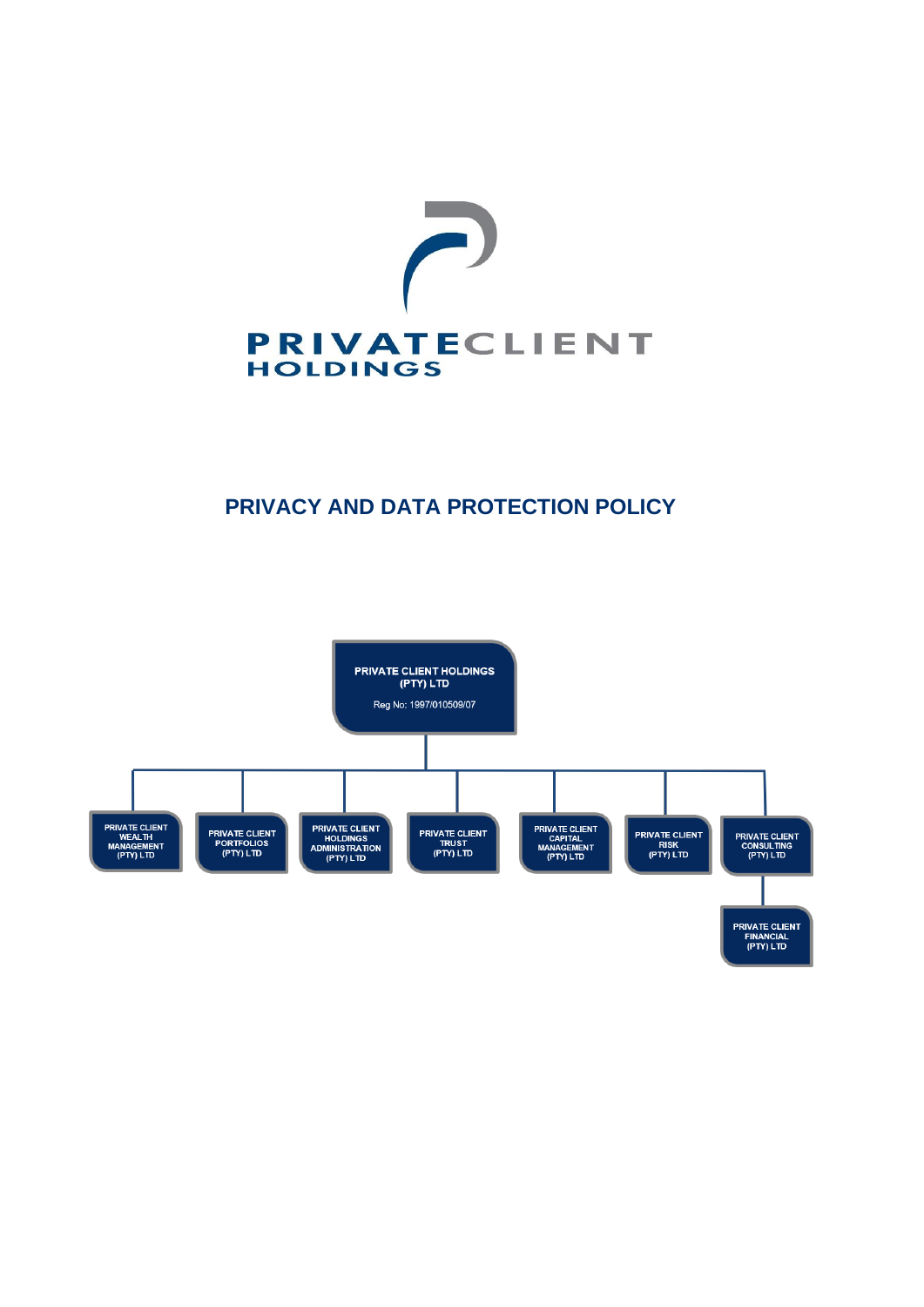## **INTRODUCTION**

The purpose of this policy is to outline Privacy Policy of Private Client Holdings, its subsidiaries and all staff (hereafter "PCH") as outlined on page 1.

The FAIS Act provides for the protection of personal information of Clients; and The Protection of Personal Information Act, 2013 ("POPIA") provides for 8 Data protection Information principles to comply with to ensure the protection of all data that relates to companies, staff and clients. The Promotion of Access to Information Act, 2 of 2000 (PAIA) provides for access to such information and in which instances it may be refused.

### **PURPOSE**

Data privacy and data protection is important to the company and this policy sets out the POPIA principles in line with existing FAIS requirements to ensure the safekeeping of all Data by the company and Persons/Employees/Parties (as applicable). This policy applies to all Data obtained via products, services, websites, events operated by the company or by any other means.

#### **DEFINITIONS**

- **Information**: means any Data relating to the Data Subject and includes reference to personal information.
- **Data Subject**: means the person to whom the personal information relates and can include Clients, staff and/or Company information.
- **Processing**: Any use by any means of a Data Subject's Information.

## **THE 8 POPIA PRINCIPLES**

**Principle 1**: Accountability: The company must appoint an Information Officer who will be responsible for ensuring that the 8 POPIA information principles are implemented and enforced in the company.

**Principle 2:** Processing Limitation: Only necessary Information should be collected, directly from the person to whom the Personal Information relates and with their consent and the processing should be for a lawful purpose.

**Principle 3**: Purpose specification: Personal Information should be collected for a specific purpose and the Data Subject must be made aware of the purpose for which it was collected.

**Principle 4**: Further processing limitation: Further processing of Personal Information must be compatible with the purpose for which the information was collected (Principle 3).

**Principle 5**: Information quality: Reasonable steps must be taken to ensure that all Information collected is accurate, complete, not misleading and up to date in accordance with the purpose for which it was collected (Principle 3).

**Principle 6**: Openness: The Party collecting the Information must be transparent and inform the applicable regulator if it is going to process the Information and ensure that the Data Subject has been made aware that his/her Information is going to be collected.

**Principle 7**: Security Safeguards: The integrity of the Information under the control of a party, must be secured through technical and operational measures.

**Principle 8**: Data Subject Participation: Data Subjects have the right (free of charge) to request confirmation from the party that holds their Information on the details they hold and may request for it to be amended/deleted.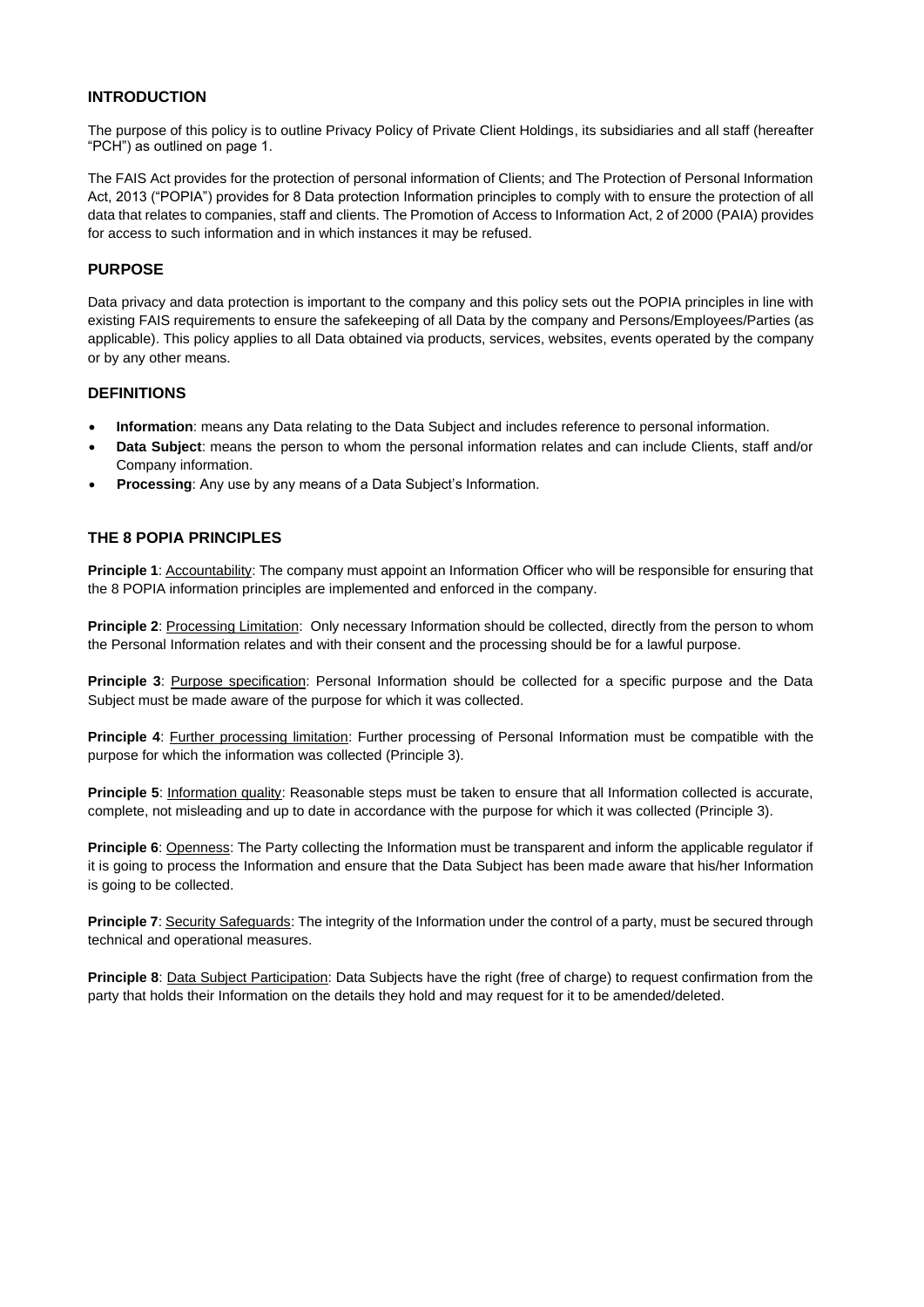# **PRACTICAL IMPLICATIONS OF THE POPIA DATA PROTECTION PRINCIPLES**

#### **Appointment of the Information Officer:**

Private Client Holdings and its subsidiaries (hereinafter referred to as PCH) has appointed an Information Officer who is a senior person in the company, who will be responsible for ensuring that PCH staff have been properly informed and trained on ensuring the safekeeping and protection of Information in the company and that the required processes are implemented to ensure compliance.

The Information Officer can be contacted at Tel: +2721 671 1220 or Email: [informationofficer@privateclient.co.za](mailto:informationofficer@privateclient.co.za)

#### **Information Purpose:**

The type of Information PCH collects will depend on the purpose for which the Data is collected and used.

#### **PCH will collect the necessary Information from Data Subjects for various purposes, including the following:**

- rendering suitable services for e.g. financial services (including the rendering of advice and intermediary services) and administrative services to Data Subjects;
- improving services and product offerings to Data Subjects;
- providing information and resources most relevant and helpful to Data Subjects;
- appointing suitable individuals/companies to provide financial services/products to Data Subjects;
- ensuring compliance with legislation that requires specific information to be collected.

#### **Access to Information:**

- Data Subjects have the right to request a copy of the Information that PCH hold on them or their business. Should a Data Subject wish to obtain any such information, the Data Subject may request it by contacting the Information Officer on the details provided above. Any such access request may be subject to the payment of an allowable administration fee.
- PCH will not disclose or share Information relating to any Data Subject unless: it is specifically agreed with the Data Subject; it is already publicly available or in the interests of the public; required in terms of Law or if PCH believes in good faith that the Law requires disclosure thereof.
- PCH'S PAIA Manual (in terms of the Promotion of Access to Information Act, 2 of 2000) sets out the process for access by third parties to a Data Subject's Information kept and the instances in which it may be refused.

#### **Collection of Information:**

- General: PCH collects Information in various ways e.g. directly from individuals (for example, when purchasing a financial product, registering an account, using a product, or signing up for a newsletter), from employers, publicly available information, through cookies, and/or similar technology. PCH will only gather Personal information for a specific, explicit and lawful purpose only as set out in PCH's POPI Policy . With the Data Subject's consent, we may supplement the information with other information received from other companies and/or organisations such as the South African Revenue Services (SARS) in order to enable us to render suitable and proper services to Data Subjects.
- User Supplied Information: The Data Subject may be required to provide some personal information, for example, his/her name, address, phone number, email address, bank details (if applicable), and/or certain additional categories of information as a result of using/receiving financial services, purchasing financial products, and using websites and related services. PCH will keep this information in a contact database for future reference, as needed.
- Marketing: PCH may use certain Information provided by Data Subjects to offer them further services that we believe may be of interest to them or for market research purposes. These services are subject to prior consent being obtained from Data Subjects. If a Data Subject no longer wishes to receive further services or offers from us, it may unsubscribe from the services or contact the Information Officer at the contact details provided above.
- Usage and Web server logs: PCH may track information about a Data Subject's usage and visits on our website. This Information may be stored in usage or web server logs, which are records of the activities on our services, products and/or sites.
- Some examples of the Information that may be collected include the Data Subject's (refer to PCH): Unique Internet protocol address; Name of the Data Subject's Internet Service Provider The city, state and country from which a Data Subject accesses our website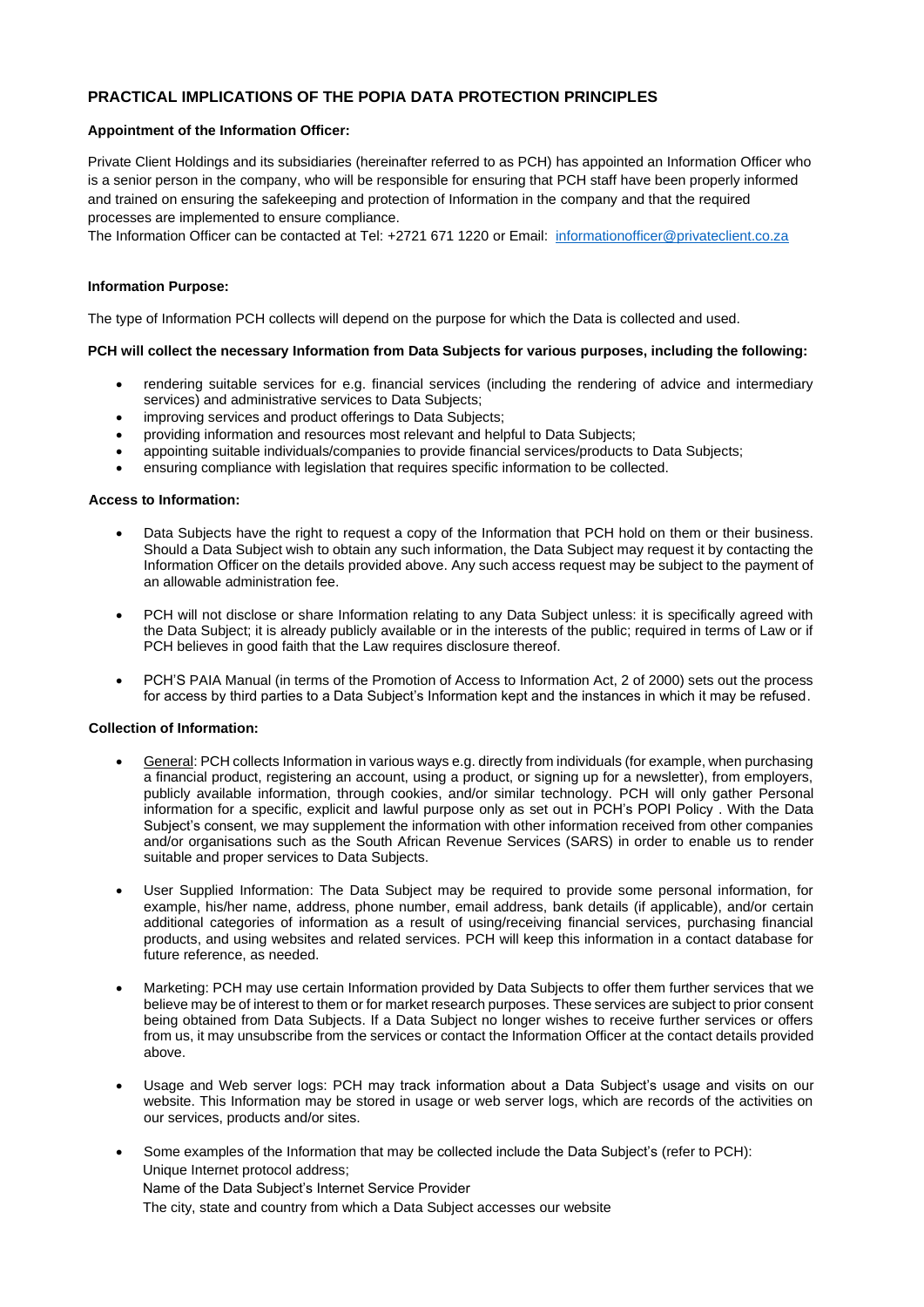The kind of browser or computer used; The number of links clicked within the site; The date and time of visits to the site; The web page from which the Data Subject arrived on our site; The pages viewed on the site; Certain searches/queries conducted on the site via our services, products and/or websites.

The information collected in usage or web server logs help us to administer the services, products and sites, analyse its usage, protect the product and/or website and content from inappropriate use and improve the user's experience.

• Cookies: In order to offer and provide a customised and personal service through our products and websites, we may use cookies to store and help track information about the Data Subject. A cookie is a small text file sent to the Data Subject's device that we use to store limited information about the Data Subject's use of the services, products or website. PCH uses cookies to provide the Data Subject with certain functionality (such as to enable access to secure log-in areas and to save the Data Subject having to re-enter Information into product, services or website forms) and to personalise our services, products or website content. Without cookies, this functionality would be unavailable.

#### **Retaining of Information:**

PCH may retain personal information for purposes of reporting, administration, monitoring its website or to communicate with Data Subjects. Information may be retained only to serve the purpose of collecting the Information and be deleted/destroyed once the purposes has been fulfilled, subject to other regulatory requirements where Information is to be kept for a specific prescribed period.

## **Correcting / Amending / Updating / Deletion of Information:**

Data Subjects are required to inform PCH should there be any changes to the Information kept by us. A Data Subject may request PCH to correct, amend, update or delete its Information at any time when applying or making use of any financial products or services of the business, by contacting the Information Officer at the contact details provided above. PCH will take all reasonable steps to confirm the Data Subject's identity before making changes to Information.

#### **Information Security:**

PCH shall apply the following measure to ensure security of Personal information:

- PCH will take all reasonable precautions to protect Information from loss, misuse, unauthorised access, disclosure, alteration and destruction.
- PCH will not sell, rent, or lease mailing lists with Information to third parties and will not make a Data Subject's Information available to any unaffiliated parties, except for approved agents, suppliers and contractors, or as otherwise specifically provided for, as agreed with the Data Subject in writing or as required in terms of any Law.
- PCH may disclose Information of a Data Subject or Information about a Data Subject's usage of our financial services, financial products, websites or mobile applications to unaffiliated third parties as necessary to enhance services, financial product experience to meet our obligations to content and technology providers or as required by law, subject to agreements in place that provides for the protection of Information of Data Subjects.
- PCH has implemented appropriate security measures to help protect Information against accidental loss and from unauthorised access, use, or disclosure. We store Information about Data Subjects in a restricted access server with appropriate monitoring and uses a variety of technical security measures to secure Information, including virus protection software. We may also store and process Information in systems located outside our premises or the Data Subject's home country. However, regardless of where storage and processing may occur, PCH takes appropriate steps to ensure that Information is protected as required under relevant Data Protection/Privacy laws.
- The Data Subject's access to some of our services and content may be password protected and nondisclosure of such usernames and passwords are required to ensure the safekeeping of the Data Subjects Information. It is recommended that the Data Subject sign out and close the browser of the account or service at the end of each session.